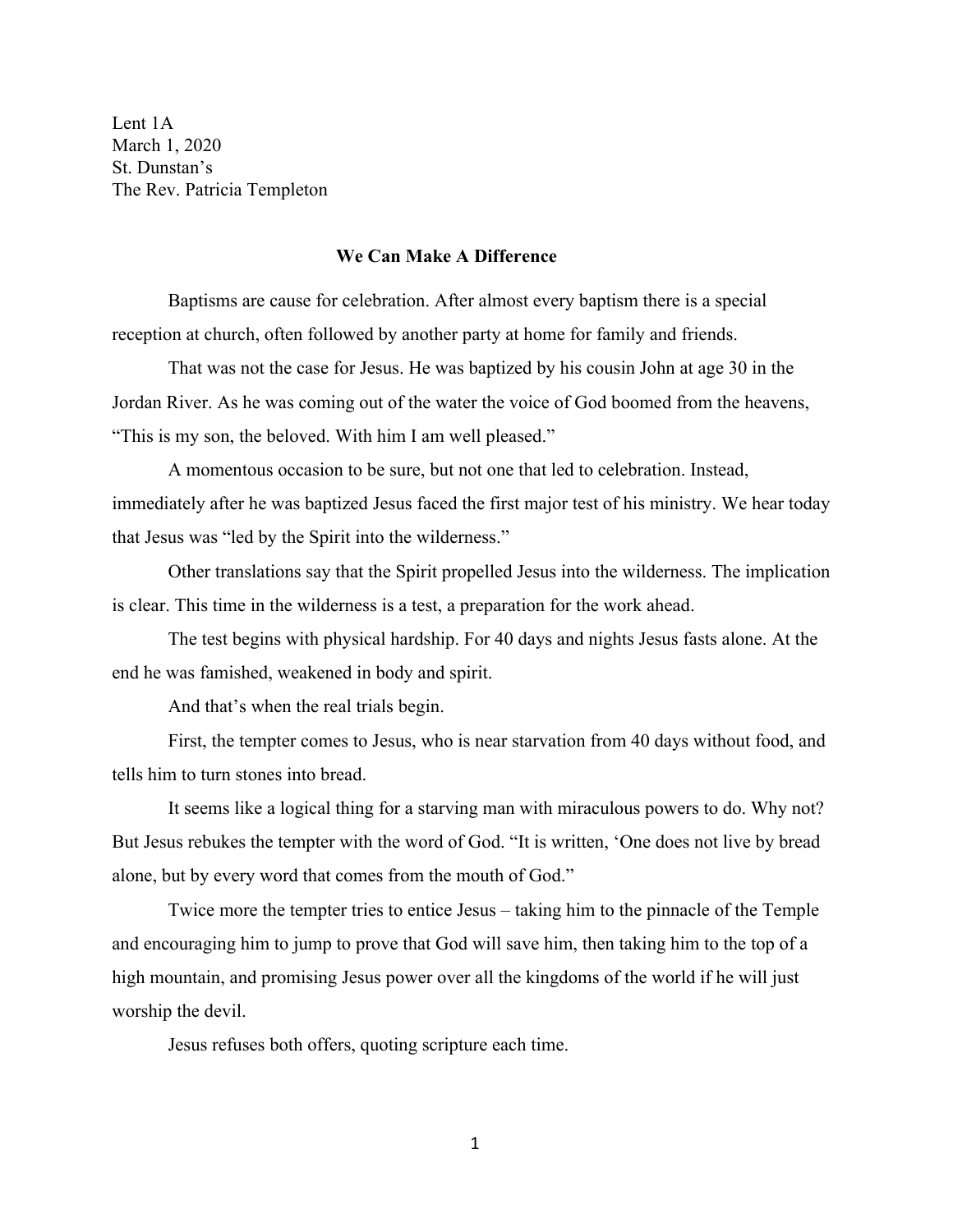It's hard for us to think of Jesus being truly tempted, but these enticements were very real. If you had not eaten in 40 days and had the power to turn a rock into bread would you hesitate to do so?

All of these temptations have a common thread – Jesus is being tempted to use his powers to satisfy his own needs, to perform miracles on demand to prove what he can do, to compromise just a bit because the means would justify the ends.

Jesus never gives in. Every time he relies on God and God's word to give him the strength to resist the temptations to misuse his power.

We hear some version of this story every year the first Sunday in Lent, 40 days that the Church has set aside for fasting and penitence, a time to look at what temptations separate us from God.

While Jesus' temptation was to use his powers for personal gain, we face another kind of temptation. Often, we are tempted to think that we have no power, that there is nothing we can do to make a difference in the world.

Any look at the news makes it easy to give in to that temptation. The problems that face our nation and world are overwhelming. Climate change, pandemics of potentially deadly disease, staggering poverty, never ending gun violence.

What can one person, or even one group do to make a difference in the face of such intractable problems? The temptation is to turn off the news, throw up our hands, and walk away.

One of those overwhelming issues is the high cost of medical care in this country, and the staggering amount of debt it causes.

One recent study estimates that Americans owe almost \$1 trillion in unpaid medical debt. Within the last year medical costs created serious financial problems for 26 percent of American adults. Forty percent of Americans have outstanding medical debts.

Medical debt is tied to two-thirds of the bankruptcies in this country. It accounts for a fourth of all credit card debt.

One study showed that nearly 80 million Americans last year had to choose between paying medical bills or basic needs, such as food and housing.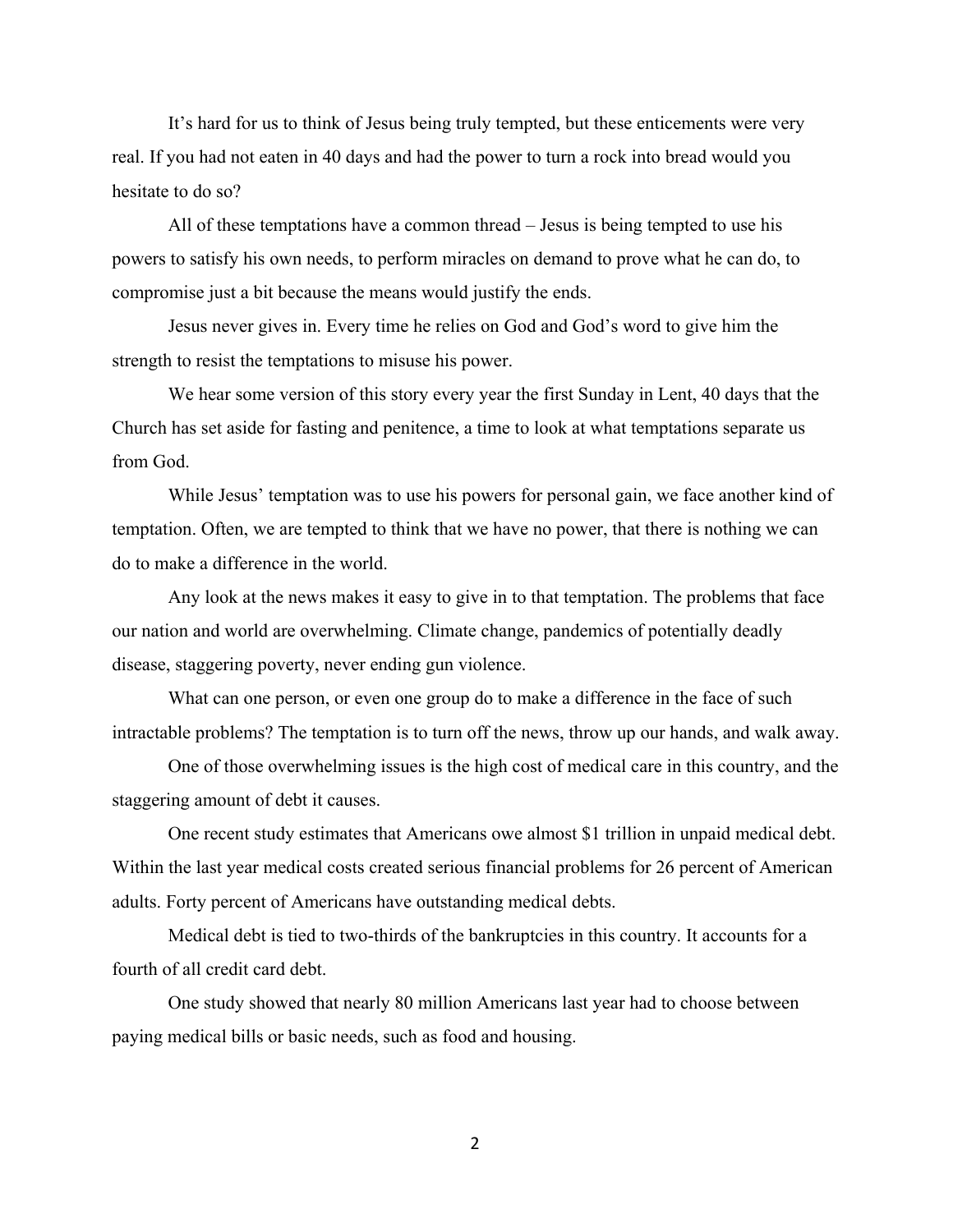Nearly two-thirds of adults in this country, including those with insurance, have gone without or put off needed medical care because of the costs.

It sounds like one of those problems that causes people to throw up their hands and walk away. What could anyone do in the face of such staggering numbers?

About six years ago Jerry Ashton and Craig Antico decided to try. They both had spent decades in the debt collection business, and knew how medical debt could create a downward spiral for an individual or family, leading to other kinds of debt, and what a psychological burden debt can be.

They also knew all the ins and outs of the debt collection business. So they had an idea. They formed a nonprofit business, RIP Medical Debt, with the aim of helping forgive the medical debt of millions of people.

Here's how it works: When hospitals have unpaid bills they eventually sell that debt to debt collection agencies, for pennies on the dollar. The agencies buy the debt knowing they won't be able to collect all of it, but will collect enough to make a nice profit.

RIP Medical Debt buys bundles of debt – sometimes from hospitals and sometimes from debt collection agencies. Then instead of collecting the debt, they forgive it.

How do they do that? From individuals and organizations who make donations to pay off the debt.

Who benefits from this forgiveness?

Households with income less than twice the federal poverty level, or households with medical debt that exceeds five percent of their annual income.

Since its inception six years ago, RIP has forgiven more than \$1 billion of medical debt. That debt is expunged from recipients' credit ratings, instantly improving their credit scores.

I first read about this in January in a story about St. Luke's Episcopal Church in Birmingham, which to celebrate their  $70<sup>th</sup>$  anniversary held a fundraising campaign to pay off medical debt for those in their community.

They raised \$78,000. RIP Medical Debt used that money to pay off \$8.1 million of debt for 6,500 households in and around Birmingham. Those households all received letters saying their medical debt had been forgiven, paid off by St. Luke's.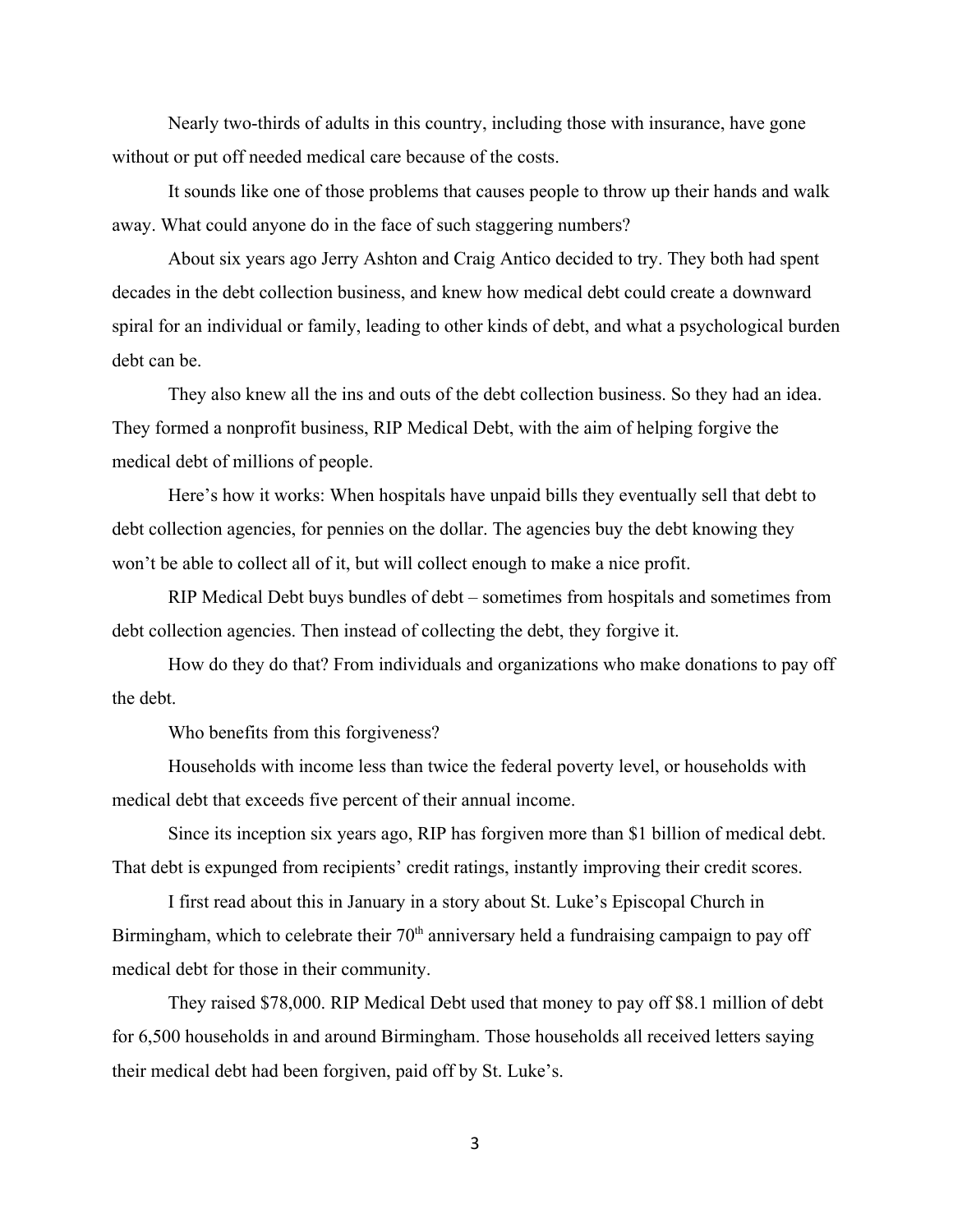When I read that story I got excited. Our senior warden Harriet Smith also read it and got excited.

And so at the January vestry meeting we proposed that St. Dunstan's undertake a campaign. Vestry members were interested, but as good stewards of our resources wanted to investigate to make sure RIP was a legitimate organization.

Those questions were answered and in February the vestry approved that we do a Lenten campaign to forgive medical debt.

They also took it a step further, approving \$25,000 from interest earned on our outreach endowment to use as a matching grant.

This is a modern day story of loaves and fishes – where Jesus feeds 5,000 people with five loaves of bread and two fish.

Every dollar contributed pays for \$100 of medical debt.

That means \$100 can forgive \$10,000 of debt. A thousand dollars multiplies to \$100,000. And the matching grant doubles all of that.

Our hope is by Easter to raise \$50,000, which would forgive at least \$5 million of medical debt in the Atlanta area, a healthy chunk of the \$47.6 million of debt RIP holds here.

In Luke's gospel, the story of Jesus' temptation in the wilderness is immediately followed by his first teaching in the synagogue in Nazareth, his hometown.

In that first appearance he lets people know the purpose of his life and ministry.

He unrolls a scroll from the prophet Isaiah and reads:

"The Spirit of the Lord is upon me, because he has anointed me to bring good news to the poor. He has sent me to proclaim release to the captives and recovery of sight to the blind, to let the oppressed go free, to proclaim the year of the Lord's favor."

As followers of Jesus, as members of his body, that is also the work that we are called to do.

What better way to spend our Lent than doing just that – by sending good news to the poor, by releasing families from the oppression of debt, to make this year for them the year of the Lord's favor.

4